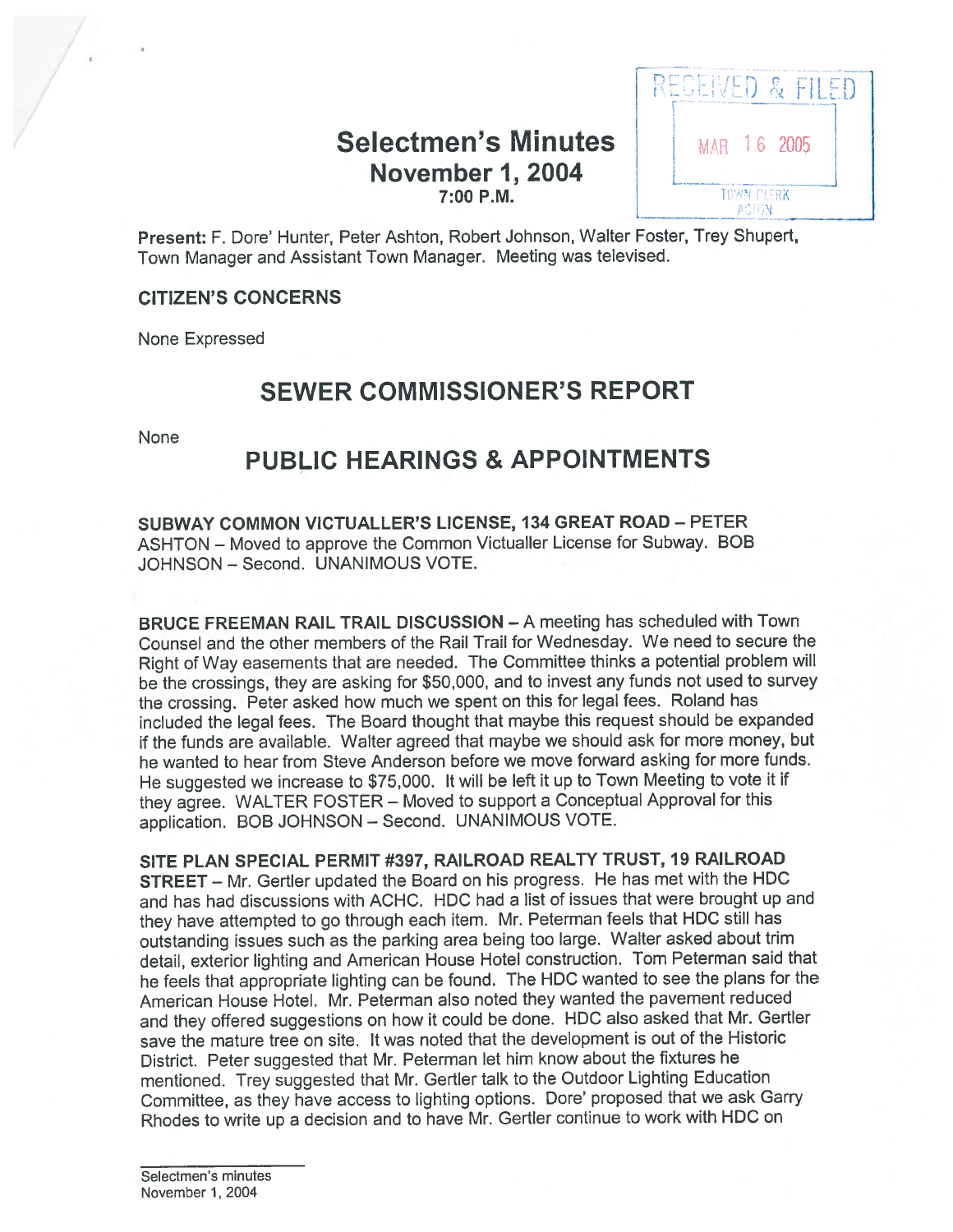outstanding issues. WALTER FOSTER — Moved to take under advisement. TREY SHUPERT. - Second. UNANIMOUS VOTE.

# SELECTMEN'S BUSINESS

WOODLANDS AT LAUREL HILL (40B) — Peter has prepared the Board's comments to ZBA. Dore' outlined the meeting that was held last week with Westford representatives. The items that were discussed, such as tax monies to go to Acton and various school issues.

Trey thanked Peter for his memo; he also noted the ACHC memo in this regard.

TREY SHUPERT - Moved that we submit the memo from Peter Ashton to the Board of Appeals, and that that be the Board's official position. BOB JOHNSON — Second. UNANIMOUS VOTE

#### COMMUNITY PRESERVATION ACT FUNDING APPLICATIONS

Dore' discussed the submittals that the Board has received.

PINE HAWK — The Memorial Library requests cabinets to store Artifacts that were discovered on the construction site at the sewer plant costing \$35,000. The Board has several questions that needed to be addressed and staff was asked to follow up on this by asking Doug Halley to expan<sup>d</sup> the information. Walter thought that the \$1,500 fee for lecture was not fundable under CPA.

#### SCHOOL STREET FIELD — withdrawn

EAV GREEN APPLICATION — The East Acton Village Committee are asking for \$100,000 for the entire improvement, or \$16,500 to hire an engineering service. Bob said he felt the \$16,500 was <sup>a</sup> good number. Walter discussed the EVA, Bruce Freeman Trail and Morrison property. Walter felt we needed to obtain the parce<sup>l</sup> before we hire anyone to review it. Don noted the Set-back issue with the kiosk to be erected. It was noted that the right of way will be taken up with the Bruce Freeman Rail Trail and the <sup>p</sup>lan may be too immature at this time. The Board will hold off until more is done.

NARA IMPROVEMENTS — Sand, bath house, shading etc. They wish to withdraw their application.

PAVE THE PATH AROUND THE POND AT NARA — A reques<sup>t</sup> for \$10,000 was submitted they may get a grant for half of the funding. They wish to withdraw their reques<sup>t</sup> as they are obtaining <sup>a</sup> Grant.

FIRE APPARAUS REFURBISHMENT — Chief Craig is continuing to go for the funding at <sup>a</sup> reduced amount. The Board felt that this is <sup>a</sup> good item for potential funding.

MEMORIAL LIBRARY — The Library wants to display Civil War, Veteran's items, and asked for funding to properly display these items. They have asked for \$30,000. Peter had a problem with not getting enough detail with this request. More detail is needed before they go before the CPA. The Town Manager was asked to contact them to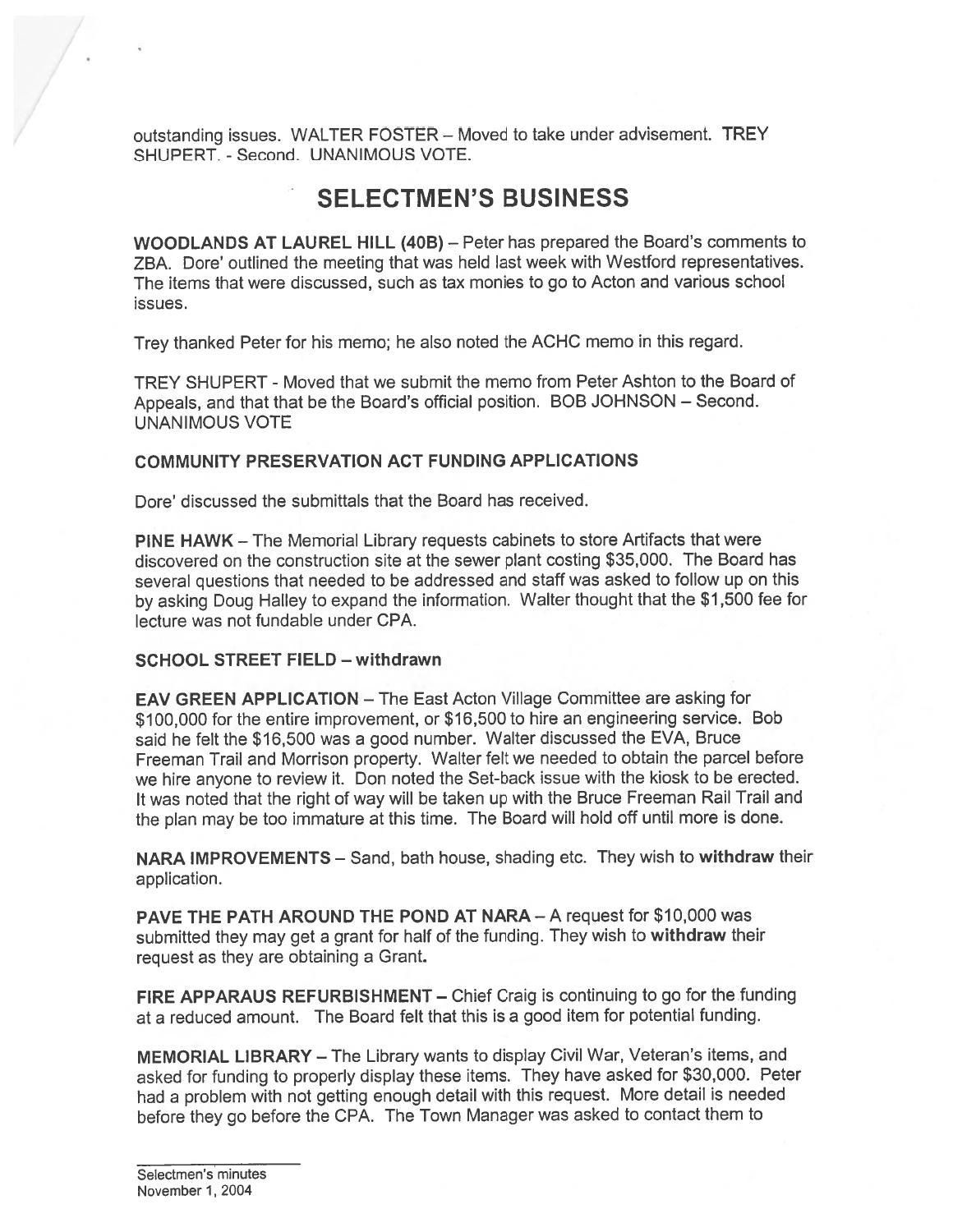expan<sup>d</sup> their submittal. Walter noted that there has been <sup>a</sup> lot of discussion on what is fundable and what to do with the artifacts.

Peter noted we have <sup>a</sup> number of items on the Capital Plan for 2007 and wanted to see if we could move them to 2006 since potential funding may be obtained with CPA Funds.

MORRISON MASTER PLAN COMMITTEE — Bob Johnson spoke about the make up of the Committee. It is recommended that Walter and Bob be Co-Chairs, Representatives of Conservation, Recreation, Cemetery, East Acton Village Committee and Land Stewardship Committee have provided representatives. Ethan Baxter was chosen as the Neighbor At Large. The Board discussed Bonnie Geithner and Maureen Bodner's applications for the Committee. It was noted that Bonnie knew Mrs. Morrison, and had ridden horses with her. She is very familiar with the property. Bob felt that Bonnie, being on the HDC, would also be helpful. They have chosen Bonnie as the Citizen at Large. They hope to have the committee up and running in two weeks. PETER ASHTON -Move we appoint recommended appointees to the Morrison Master Plan Committee. TREY SHUPERT — Second, UNANIMOUS VOTE

QUARRY LAND DISCUSSION — Walter reviewed the current situation with regar<sup>d</sup> to this project. We received <sup>a</sup> number of e-mails both pro and con. The Peet's are interested in pursuing the project. They are willing to engage in the process suggested at the Special Town Meeting. We have received many comments, and <sup>a</sup> number of people have asked to serve on the committee.

Dote' felt we needed to appoint <sup>a</sup> member of the Conservation Commission, Planning and Land Steward Committee. Dore' noted that these committees should be asked to provide a member to serve on this committee. Dore' designated Bob and Trey as the co-Chairmen of this committee when formed.

STATE OF THE TOWN — Dote' said that staff is busy pulling the financial picture together. Nancy Tavernier has developed comments. Bob will do the Life after NESWC. Materials must be submitted to the Town Manager on the 12<sup>th</sup> of November. Peter is working with the Town Manager and Asst. Town Manager on the second issue and hope to have it completed next week. Dore' noted that there will be no electronic devices used at the meeting. Dore' noted he is not going to look for <sup>a</sup> quick response to questions, but would sugges<sup>t</sup> we group the questions and address them later in the meeting.

MIDDLESEX CHAMBER OF COMMERCE — TREY SHUPERT - Moved to appoint Chris Papathanasiou as <sup>a</sup> member of the EDC with <sup>a</sup> term to expire 6/30/07 — PETER ASHTON, Second. UNANIMOUS VOTE.

UPPER BLACKSTONE SEPTAGE CHARGES — Don outlined the need for the increase because the cost to the town has increased. BOB JOHNSON — Moved to approve the increase suggested by the Board of Health. PETER ASHTON — Second. UNANIMOUS VOTE.

#### OTHER BUSINESS

Dore' spoke about the complaint regarding the charge for installing cemetery markers at Veteran's graves. Don said that they do not want to offend anyone. We honor our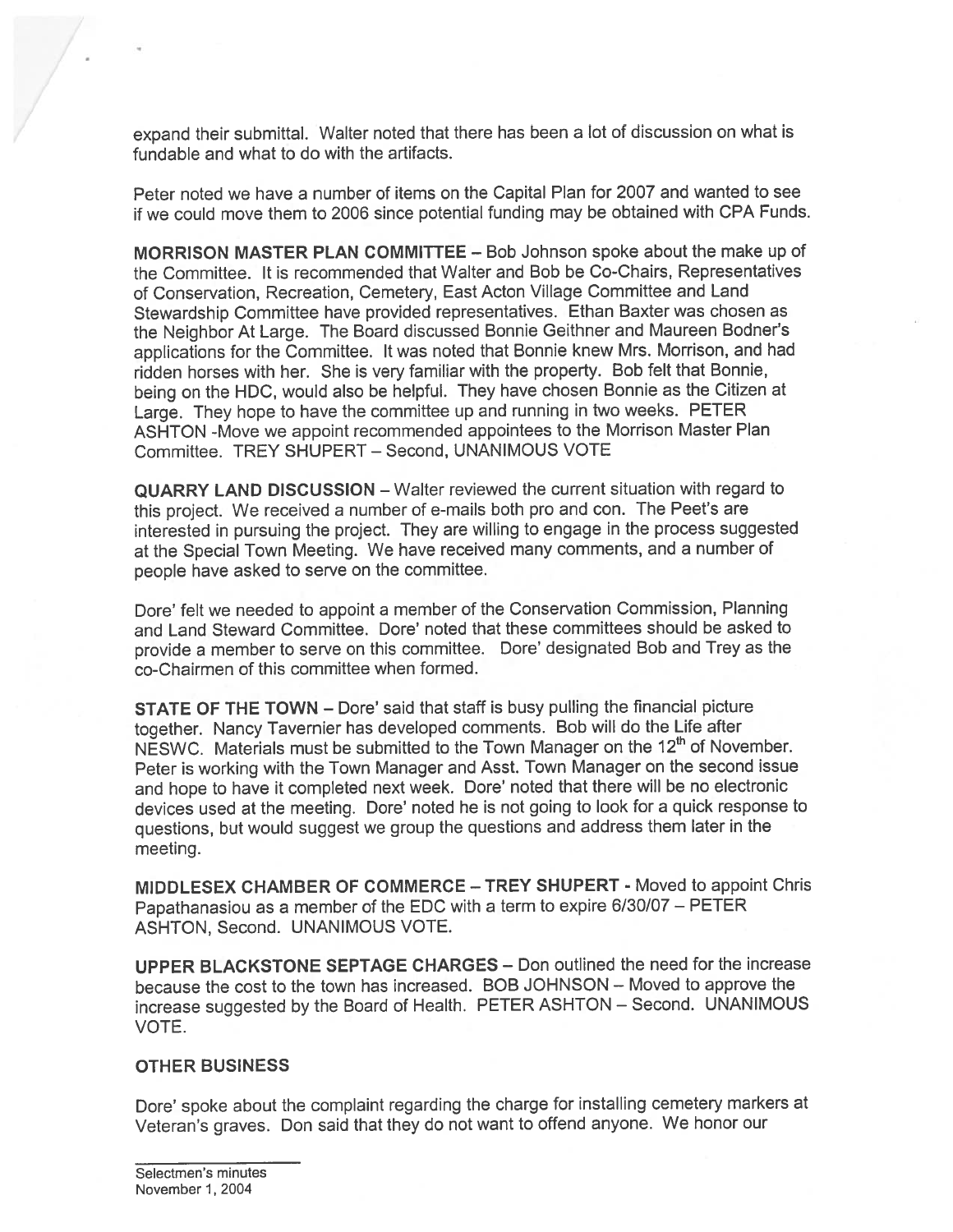veteran's in many ways; we list the veteran's who have passe<sup>d</sup> during the year with the date of death and what branch they were affiliated with in the Annual Report. At the Memorial Day Ceremonies, <sup>a</sup> member of the Board of Selectmen reads <sup>a</sup> list of those who have passe<sup>d</sup> in the last year. An American Flag and geranium are <sup>p</sup>laced at all veterans graves. <sup>A</sup> flag standard is installed as well as the marker <sup>g</sup>iven by the Federal Government. The charge that is required is for perpetual care. Staff feels that this is <sup>a</sup> reasonable cost. The Manager was to coordinate <sup>a</sup> response to the Complainant.

Peter noted the re-ordering of the letter drafted to the Governor — WALTER Moved to approve the letter as amended. TREY SHUPERT — Second. UNANIMOUS VOTE.

SUB-COMMITTEE OF THE MIDDLESEX RETIREMENT BOARD - Peter asked if he could attend the upcoming sub committee meeting. John said it was an open meeting and he could attend if he liked. John felt it would be better to attend the Advisory Committee meeting and Dore' said he would like to attend also.

LIQUOR VIOLATIONS— The Board discussed the recent violations, and felt that the latest incident at the Makaha was outrageous and we need to have them in to answer to the Board. The same meeting needs to be held with the representatives of Daniela's Tocorito's. The owners need to be present, as well as the Servers on duty at the time the violation to explain why we should not suspen<sup>d</sup> their licenses. The letter to them should sugges<sup>t</sup> that they appear with their counsel.

EXCHANGE HALL - Trey updated the Board on Glenn Berger's wanting a lease. Trey said that he first needed to have <sup>a</sup> site plan and then the lease will be discussed.

# CONSENT AGENDA

PETER ASHTON — Moved to approve. — BOB JOHNSON — Second. UNANIMOUS VOTE

### TOWN MANAGER'S REPORT

#### EXECUTIVE SESSION

BOB JOHNSON —Move to go into Executive Session for the purpose of discussing Litigation and Contract Negotiations, to adjourn into the regular meeting. PETER ASHTON — Second. Roll Call was taken, All AYES

Christine Joyce 1 Clerk

**Recording Clerk** 

Date

Selectmen's minutes November 1, 2004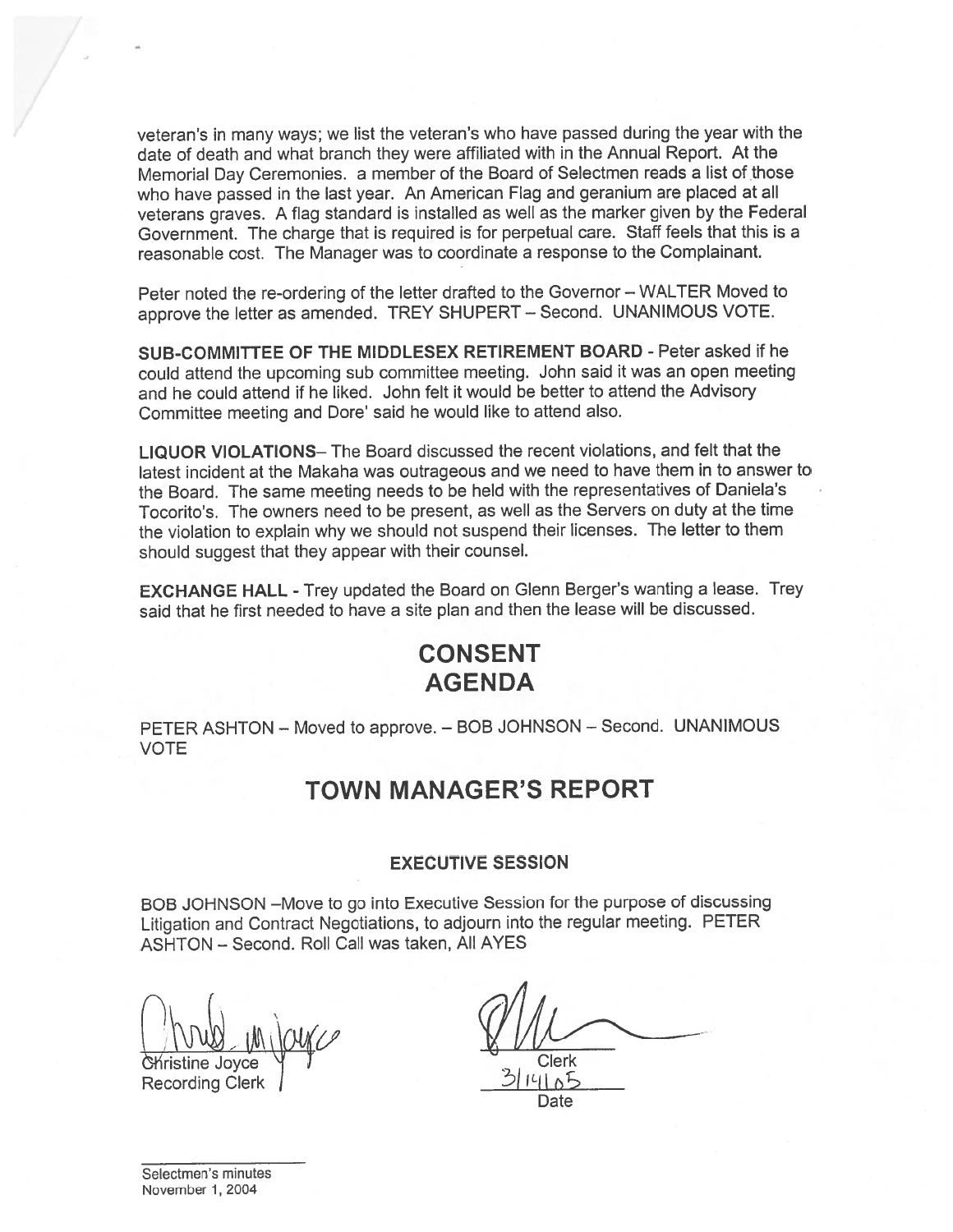October 29, 2004

TO: Board of Selectmen, Sewer Commissioners

FROM: F. Dore' Hunter, Chairman

SUBJECT: Selectmen and Sewer Commissioners' Report

# NOVEMBER 1, 2004 7:00 P.M.

### I CITIZENS' CONCERNS

### II SEWER COMMISSIONERS' BUSINESS

### III PUBLIC HEARINGS & APPOINTMENTS

- 1. 7:45 COMMON VICTUALLER'S LICENSE, SUBWAY, 134 GREAT ROAD Enclosed <sup>p</sup>lease find materials in the subject regard, for Board consideration.
- 2. 7:50 BRUCE FREEMAN RAIL TRAIL DISCUSSION- Enclosed please find material regarding the propose<sup>d</sup> application to the CPC, for Board consideration.
- 3. 9:00 SITE PLAN SPECIAL PERMIT #04/03/04-397, RAILROAD REALTY TRUST, 19 RAILROAD STREET (Continued from October 27, 2004.) — Enclosed <sup>p</sup>lease find materials in the subject regard, for Board consideration.

### IV SELECTMEN'S BUSINESS

4. WOODLANDS AT LAUREL HILL (40b) — Enclosed please find materials in the subject regard, for Board consideration.

5. COMMUNITY PRESERVATION ACT FUNDING APPLICATIONS —- Enclosed please find materials related to potential CPA funding applications, for Board consideration.

6. MORRISON MASTER PLAN COMMITTEE — Selectmen Foster and Johnson will update the Board on the status of this committee

7. QUARRY LAND DISCUSSION —Selectman Foster will repor<sup>t</sup> to the Board in this regard.

8. STATE OF THE TOWN - General update and discussion.

9. MIDDLESEX WEST CHAMBER OF COMMERCE — Enclosed please find <sup>a</sup> reques<sup>t</sup> to appoint Mr. Chris Papathanasiou as the Chamber's Representative to the Acton Economic Development Committee, for Board consideration.

10. UPPER BLACKSTONE SEPTAGE CHARGES — Enclosed please find <sup>a</sup> reques<sup>t</sup> from the Board of Health to accep<sup>t</sup> the propose<sup>d</sup> fee schedule, effective December 1, 2004, for Board consideration.